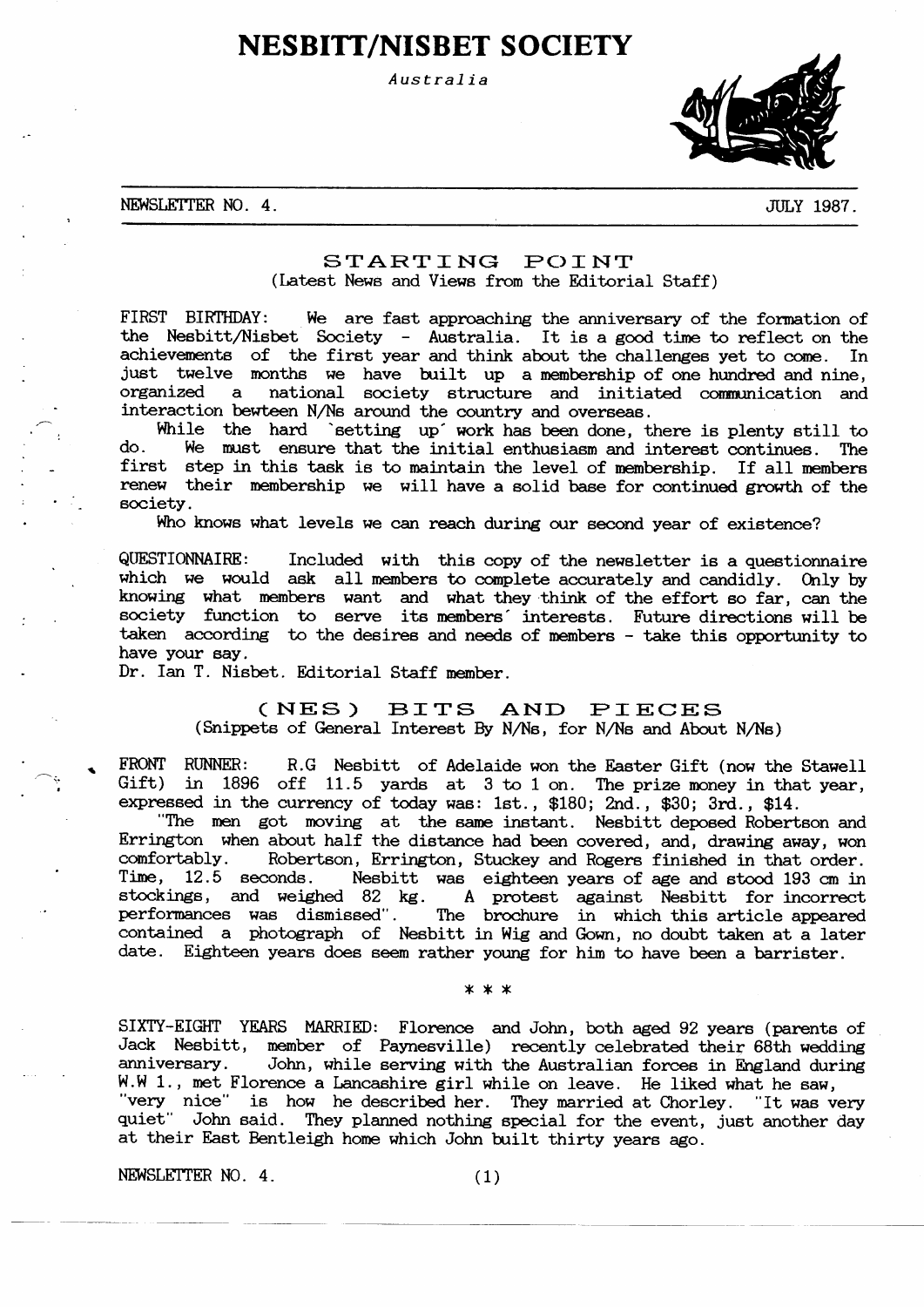# (NES) BITS AND PIECES (Cont'd)

# Extracts from "PIONEERING DAYS IN QUEENSLAND" by James Nisbet, written 1910 and covering the period 1859 - 1879.

WITH REFERENCE TO NISBET RANGE: "It was a big downs country on the west of the Thompson (River) which largely decided my going there. The ranges come in close to the river with much sandy country and occasional spinifex which is not desirable from a pastoral point. We had struck a small creek which looked rather promising and as it was afternoon we ran up it to look for a night's In quite a short distance, as we came through between two points of  $cam<sub>D</sub>$ . gideah timber we opened out the great sea of downs stretching as far as the eye could carry. It was a Grand Sight! And the almost certain fact that no white fellow had ever ridden there or looked across those plains before gave me a bit of a thrill, both pleasant and novel".

"A bit away on the downs was a conical hill which we made for in the morning and from the top of which was a great uninterrupted view of the country to the west and south. I named the hill Mount Warbreccan and it bears that title on the charts yet".

WITH REFERENCE TO OONDOOROO STATION (north of Winton): "The acquisition of three blocks of land which had just been taken up on the western watershed cost me something like a hundred pounds each and having these I applied immediately for a lot of the adjacent crown lands making up the whole area to something over nine hundred square miles, every acre of it being grand grazing country".

"At one place at the junction of a small creek which came in from the downs, there were thousands of round stones, round as cannon balls, from the size of big marbles up to a foot or eighteen inches in diameter. A blackboy seemed to greet the round stones as old acquaintences giving frequent utterances to the word 'condoorco' and as the sound was soft and the word certainly uncommon I adopted it as the name of the Station".

NOTE: Mr. James E. Nisbet went on to say: "Nisbet Range would in all probability have been named after my grandfather, or more likely his brother, James Nisbet who were early pioneers in the grazing industry in Western Queensland. James Nisbet was the first white man to see much of the land in that area and at one time held three hundred square miles of country west from the Thompson River".

"There is another Nisbet Range (1910 high) a few miles roughly S.E of Cairns. I do not know after whom it was named".

"Nesbitt Creek, was also probably named after James Nisbet, who was the original owner of 'Oondooroo Station'. This creek would have at that time been on the station, which was in excess of nine hundred square miles and strangely enough was not considered to be a large property".

There is also a Nesbitt Street in Winton and I guess the name has been misspelt, as is so common.".

"Unfortunately, my grandfather, John Nisbet was accidentally killed at an early age and I have no records of his early years in Australia".

Article based on a letter from James E. Nisbet, 53 Yeo Street, Cremorne 2090, Sydney N.S.W. James is our Regional Officer for N.S.W.

\* \* \*

NEWSLETTER NO. 4.

 $(2)$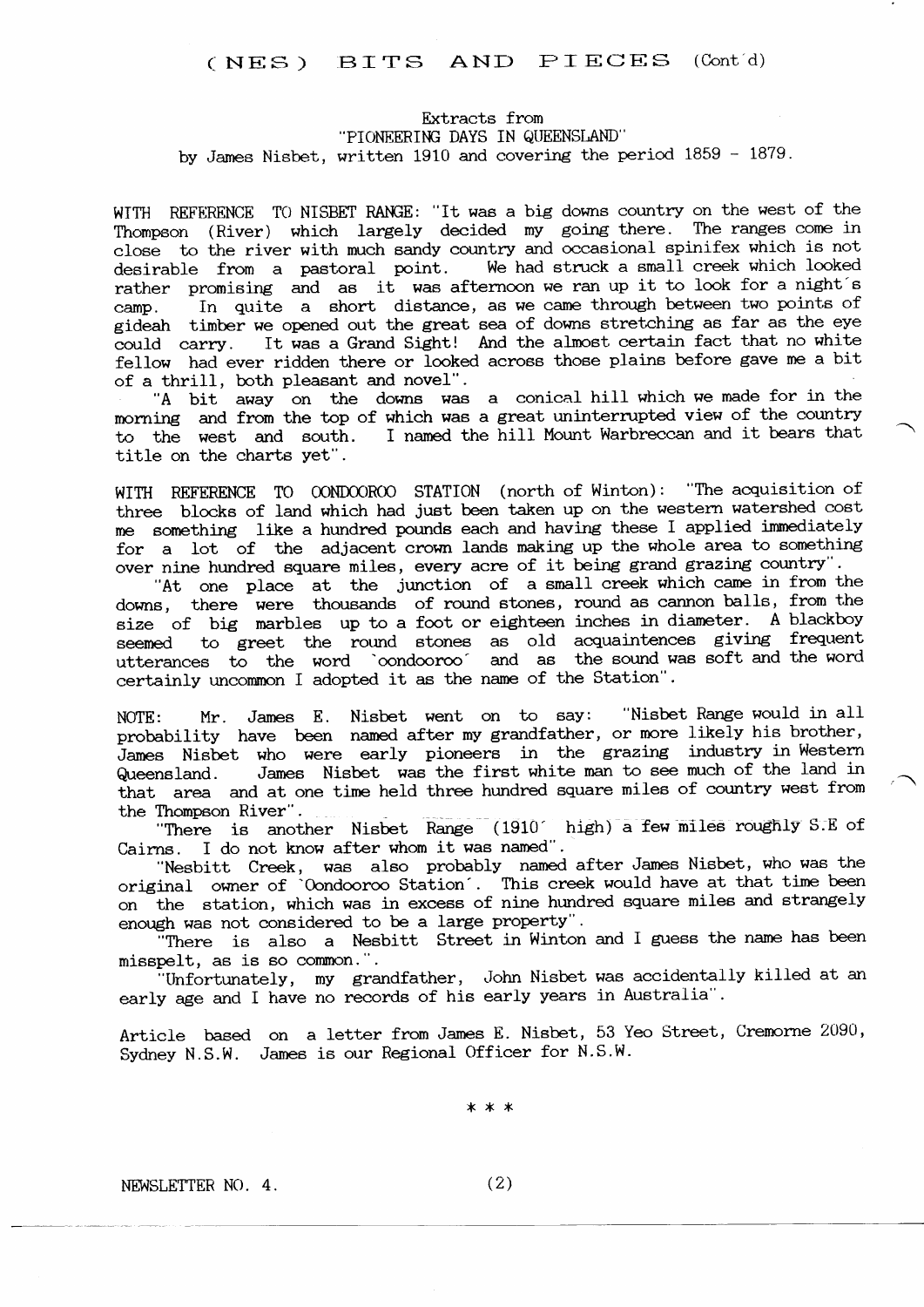STUDY TOUR: N/N Society members Dr. Ian and Lorna O'Brien of the A.C.T. leave on a study tour on June 27 via Vancouver and San Francisco to Heathrow, and they will be based at Southampton. Ian said that he is quite disappointed that they will not be there for the International Gathering. He hopes to contact Peter Nisbet of Avon. Both Ian and Lorna are keen to go to the Shetlands to meet Andrina Nisbet and do genealogical research in that area. They will be away for about six months.

\* \* \*

ROYAL HONOURS: Nesbitt/Nisbet Society members will be pleased to note the recent Queen's Birthday Honours list. Mrs. Lily May Nesbitt of West Lakes, South Australia was awarded the Medal of the Order of Australia for services to the community.

The Executive has congratulated Lily on behalf of the society.

# $* * *$

NESBITT PLACES: On a recent trip members Jack and Margaret Nesbitt of Paynesville Victoria obtained this information for our archives.

In Lismore N.S.W. there are several places of interest, namely, Nesbitt House, Nesbitt Lane and Nesbitt Park. From imformation Jack has given it appears that these places are all named after the one, George Nesbitt.

George Nesbitt was born approximately 1859 in Castlederg, Northern Ireland. He came to Australia about 1888 and married Adina Morgan at Darlinghurst, Sydney. George Nesbitt was very much a public figure - for charities etc., and was President of the local Agricultural Show on several occasions.

He opened a general store in Lismore with Sam McMaster and John Morehead. Nesbitt House is built on the site of the old store.

He was the Mayor of Lismore in 1906 and a member of the Legislative Assembly from 1913 to 1920.

His death certificate shows that he had no children. He willed the majority of his estate to his wife and the remainder to local charities.

Their names appear on a Bequest Plaque at the Lismore Base Hospital.

\* \* \*

N/Ns IN AUSTRALIAN HISTORY, by Lyn McFarland, Archivist.

While looking through the 1985 edition of the Australian Almanac I came across the following entry,  $(p. 10)...$ 

1834

October- The Battle of Pinjarra, in which 80 were killed occurred in Western Australia when Captain Stirling attacked a party of aborigines in reprisal for the death of one, Hugh Nesbit, killed earlier in the year.

I decided that this was worth following up to see what else I could find out about Hugh Nesbit.

From the Western Australian Historical Society Journal, 1927-1936 comes a transcription of a tablet held in the Perth Museum.

(Cont'd on page 4)

NEWSLETTER NO. 4.

 $(3)$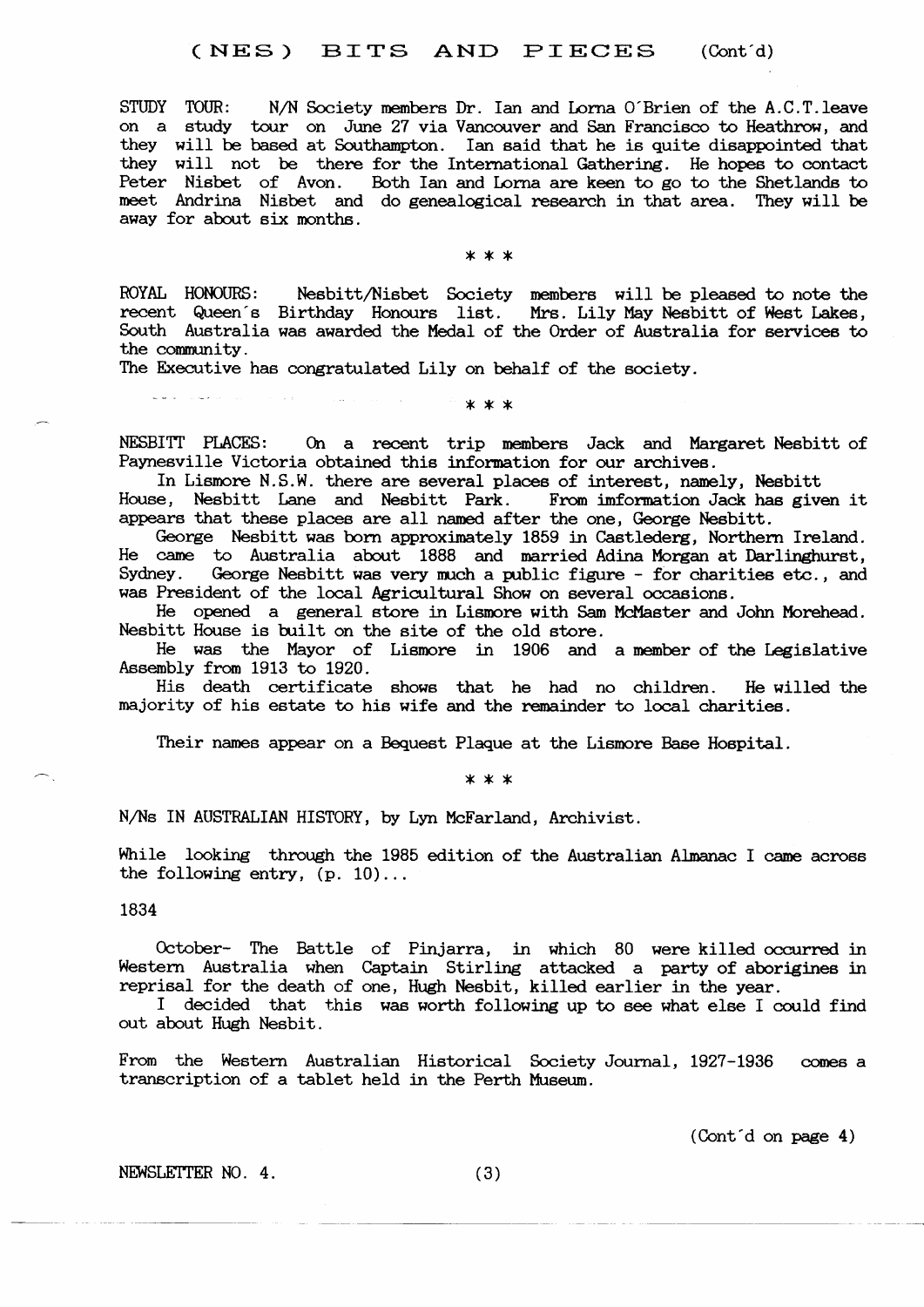# Erected by Thomas Peel To the memory of George Budge Iate Private 63rd Reg't Age 45 years Cruelly murdered by natives on Feb. 23, 1832 At Mandurah.

Also

# Hugh Nesbit Late Private 21st Reg't Scots Fusiliers Aged 19 years Who fell victim to the same tribe On April 16, 1834.

It appears that natives had been raiding flour mills in the Swan River District. When some of the offenders were apprehended, their fellow tribesmen planned revenge that centred around Thomas Peel, who along with Captain James planned revenge that centred around inomas reel, who along with captain banes<br>Stirling, founded the Swan River Colony in 1827. They let loose some of Peel's horses, and then, one named Monang stayed nearby so that he could lead Peel to the ambush.

A gentleman named Barton (or Barron) had come to buy a mare from Peel. He offered to go after the horses. Private Nesbit, batman to a Lieutenant Private Nesbit, batman to a Lieutenant Armstrong, offered his services as well. When they were deep in the bush they were set upon by hostile natives. Barton managed to escape with serious spear wounds, but Nesbit was not so lucky. When they found his body the next day it was barely recognizable and contained dozens of spear wounds.

The culmination of these events was the Battle of Pinjarra in October 1934.

# SOCIETY NEWS

NAVAL CLUB MEETING LONDON: N/N Society member Mona Mountier from Wynnum Queensland on May 16 wrote from London that she attended the function at the Naval Club on the 14th and was made very welcome. There were thirty in attendance including Mona and six from America. Mona was asked to pass on to their Australian kinsmen heartiest congratulations on membership and the work<br>being done here. Peter Nisbet, secretary for England South expressed his Peter Nisbet, secretary for England South expressed his deepest thanks and appreciation for the friendship offered to his son Angus during his stay in Australia. The president Richard Nesbitt stressed that we should all try to help each other, particularly in regard to visitors from other countries.

Mona joined our society as a result of publicity given the society in the Queensland Genealogical Society publication "Generation" of December 1986.

x\*\*

SOCIETY GENERAL MEETING 22nd May: BORDERS, BATTLES, BRICKS, BROGUE AND MORE: Members enjoyed an evening of insight into the history of the Scots, particularly that area of the Borders of which N,/Ns were an integral part. The view of the past and present history, traditions and geography of the Borders area and with particular reference to Nisbet House was provided by Janet Gibson.

As an encore, husband Bill gave all present an all too brief insight into Scottish Tartans.

prior to talks by the Guest Speakers, Janet and BiIl Gibson, the president, Ian M. Nisbet gave a brief report of the first year of the society.

Following an expression of appreciation to the Speakers by Gavin Nisbet all enjoyed a hearty supper.

 $NEWSLETTER NO. 4.$   $(4)$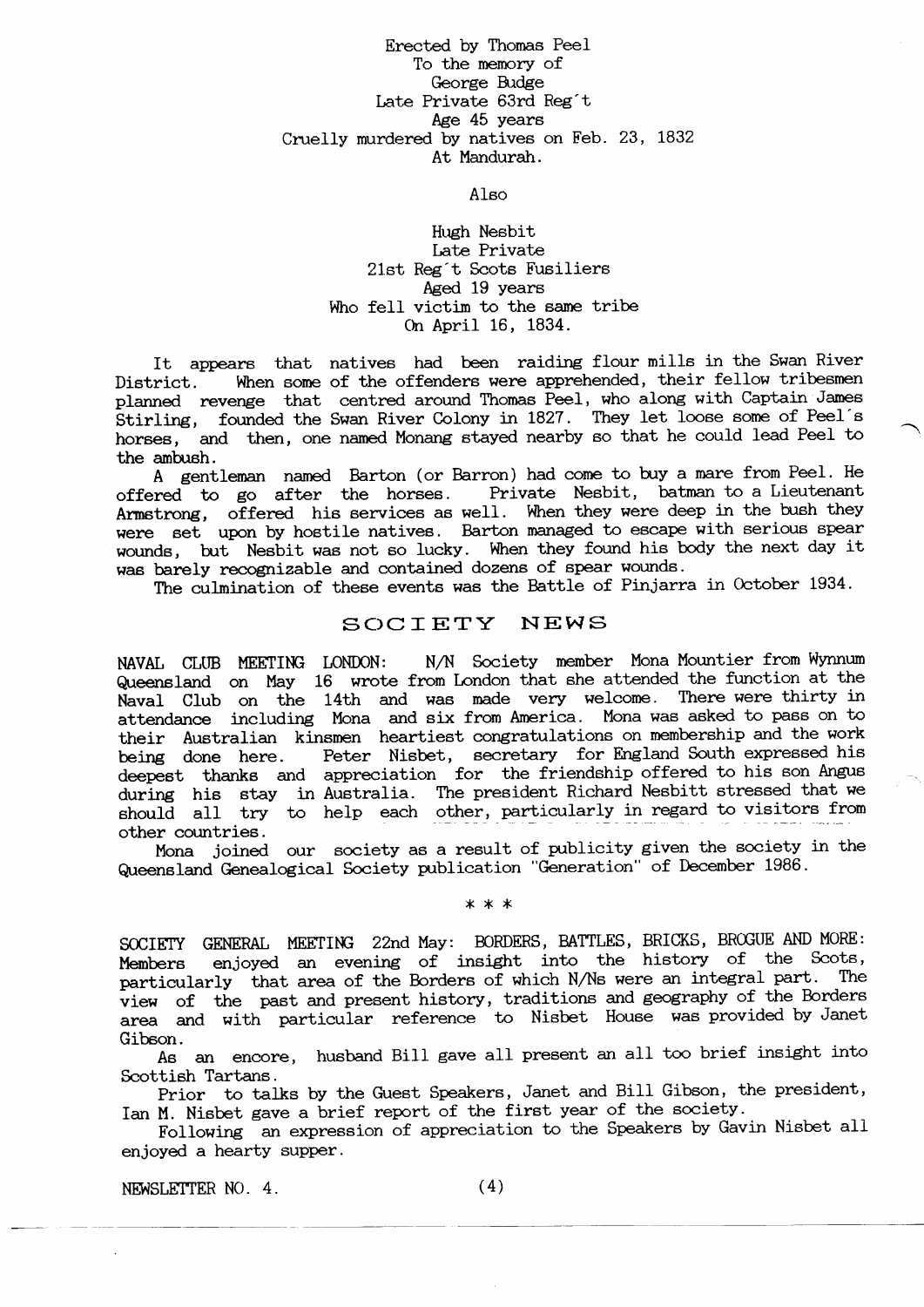GATHERING 1988: U.K. President, Richard Kerr Nesbitt of Alresford, Hants, England, attended a Kerr Clan banquet held at Forniehurst Castle, recently renovated by Lord Lothian - Peter Kerr - Chief of the Kerr Clan. In a letter to our President, Ian Milton Nisbet he said, "I was so funpressed that I have booked the Great Hall for the N/N Gathering on <u>SATURDAY 28 MAY 1988</u>". (Note change of date). "ft should be quite an occasion and I hope that by holding the gathering at an historic place - Nisbet Country - we can attract a good attendance from overseas".

x\*\*

# $NOTICE$  -  $FORTHCOMMING$  EVENTS

h0RKSHOP/ FORK TEA: A continued activity aimed at sharing each others experiences in their searches for family history. Bring along a casserole, or something which may be shared around and eaten with a fork. Also bring along your family trees; and particularly old family photographs. The aim of the night is to have a mix of food, and food for thought on your family history search.

For any queries and R.S.V.P. contact me, IAN G. NISBET SECRETARY.

'\*\*\*

AI{NUAL GENERAL MEETIIG: The Annual General Meetbg will be held on Saturday, 19th September, 1987, at 26 Walnut Road, North Balwyn, Victoria, commencing at 8.00 p.m.

The business will include:

A Report from the Executive.

The Financial Report for the year ended 31st August, 1987.

Election of Office-Bearers.

Fixation of the Annual Subscription for 1988

The Executive recommends that the Annual Subscription be increased by \$2.00 to  $$12.00$ , to match the increased costs of producing the newsletter. This will maintain the present size and high standard set by the editorial team.

Members who are unable to attend are invited to send any relevant comments or suggestions on the activities of the Society to me. IAN M. NISBET PRESIDENT.

# FEATURE ARTICLE

(This section is for full-length articles of general interest)

In this newsletter we give you more of James Nesbit mentioned in Newsletter No. 3. Worthy of note, even if not 'noted'; from the book "100 Bushrangers 1789-1901", by Al1an M. Nixon.

James Nesbit began his criminal career early in life, with a sentence of a month"s hard labour for larceny when he was sixteen. He was barely out of prison for that sentence, handed down on 28 July 1873, before he was back again for another three months hard labour for larceny, to which he was sentenced on 8 September 1873. After that he stayed out of trouble until June 1875, when he received fourteen days for being drunk and disorderly.

 $NEWSLETTER NO. 4.$  (5)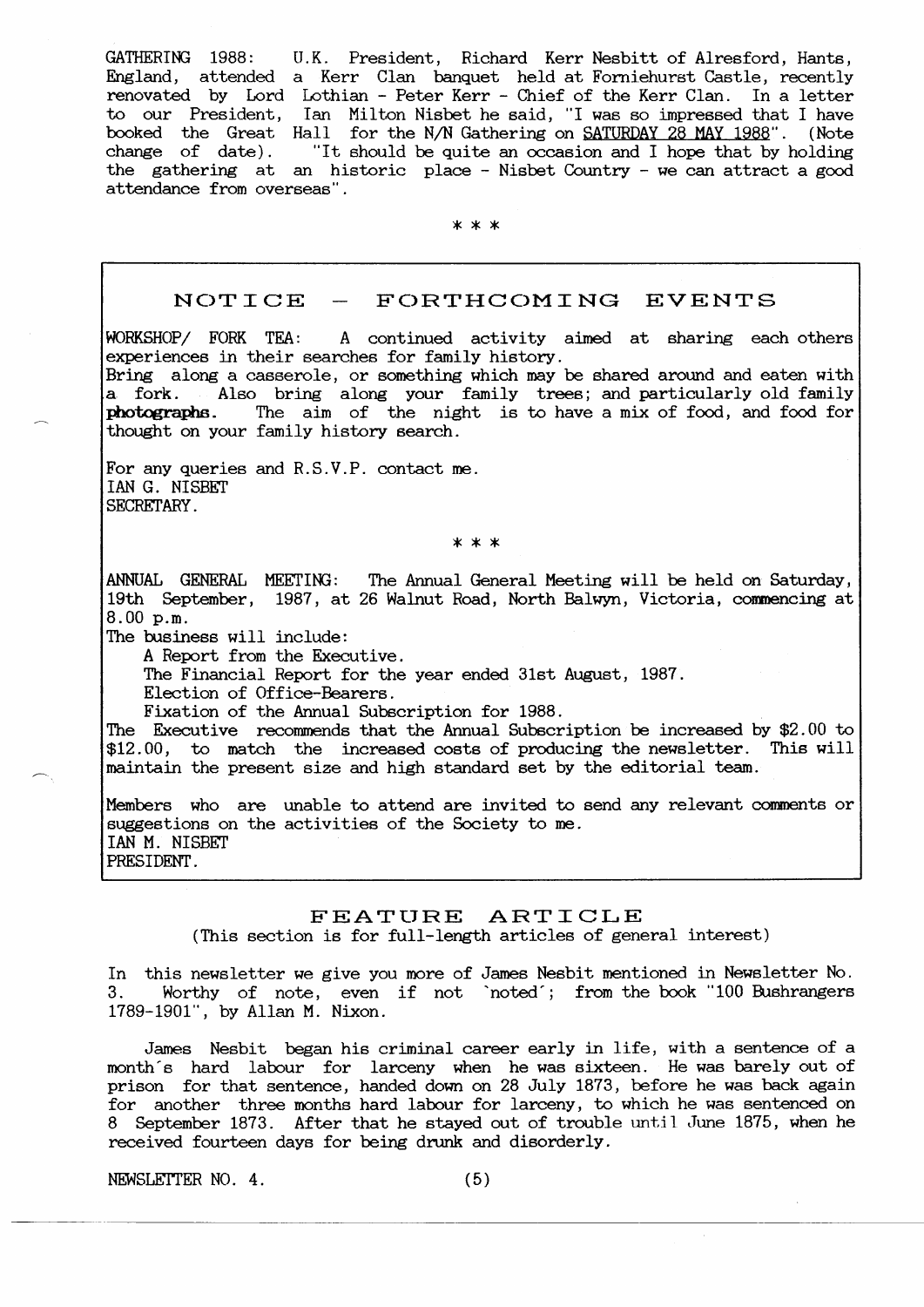The young labourer and 'tobacco manufacturer', which probably means that he worked in a tobacco processing plant, was born in Buninyong, Victoria in 1857. He must have had a discouraging family background. During the trial of Captain Moonlite's gang, of which James Nesbit was a member, the Melbourne Argus reported that his father James Nesbit senior had been charged at the Melbourne City Police Court with having thrashed and abused his wife and was sent to gaol for six months.

On' 15 July 1875, James Nesbit appeared before Mr. Justice Stephens at the Melbourne Criminal Sessions, under the alias of James Lyons. He was on the serious charge of robbery in company, and Stephens gave him four years at hard labour. labour.

He served his time in Melbourne Gaol, Pentridge, Williamstown, and again Pentridge, and his record shows that he was a fairly troublesome prisoner after his first sixteen months confinement. On 11 December 1876 he received forty eight hours solitary confinement for disobedience, and after that he received a series of punishments for relatively minor offences such as idleness, talking, improper language, quarrelling, leaving his seat-at-divine-service, and the peculiar charges of `claiming paper improperly´ and `having trousers improperly' . paper improperly and `having trousers

He was released on 17 September 1878 and set free with prison pay of L3.13.9d, (approximately \$7.40). Nobody knows how he occupied the next few Nobody knows how he occupied the next few months, but he was waiting for the release of a man whom he had met in Pentridge. His Pentridge record shows that on 13 August 1878 he had his Indulgences deferred for one day for giving tea to a prisoner named Scott, and this was Andrew Scott who called himself Captain Moonlite and enlisted young James Nesbit into his bushranging gang.

No doubt the two men discussed a bushranging venture while they were in Pentridge, and Captain Moonlite lost no time in forming his gang after his release from Pentridge in March 1879. (The story of Captain Moonlite's gang is told in Andrew Scott's biography in this book).

For young James Nesbit, membership of the gang led to his death at the age of twenty two.

Nesbit, like the rest of Moonlite's young accomplices, was devoted to his leader. He always showed himself ready to obey his leader's lightest wish. leader. He always showed himself ready to obey his leader's lightest wish.

When the police surrounded the gang at Wantabadgery homestead in  $N.S.W.$  , Nesbit made a desperate attempt to cover Moonlite's escape by rushing out of the homestead with his rifle blazing to divert the police. Constable Bowen shot him dead, and Moonlite avenged him by shooting the policeman.

When the battle was over, Moonlite asked to see Nesbit's body. The police led him to a shed behind the homestead, where Moonlite looked at the corpse and muttered, 'He died trying to save me, he had a heart of  $gold$ '.  $-$ 

James Nesbit's criminal record ends with the note, 'Engaged in hrshranging with Andrew G. Scott at Wantabadgery, New South Wales, and shot dead by the police'.

Material by Dot and Colin Nesbit of Ascot Vale Victoria, Australia.

MORE ABOUT CAPTAIN MOONLIGHT: The better side of Captain Moonlite took over<br>when the four bushrangers who survived the fight at McGlede's farm. when the four bushrangers who survived the fight at McGlede's farm,<br>Wantabadgery N.S.W., were tried for Constable Bowen's murder.

"If the law has been so broken that it must be avenged by a human life, then let me be the victim and spare these youths", he pleaded in an emotional address to the court. "God created them for something better than the the court. "God created them for something better than the gallowe. "

The jury was apparently impressed and finding the four guilty as charged, recommended mercy for all except Scott, the ringleader of the gang and the actual killer of Constable Bowen. Williame and Bennet were sentenced to death Scott and Rogan were hanged on January 20, 1880. The newly established Sydney Bulletin commented that Andrew George Scott had been

NEWSLETTER NO.  $4.$  (6)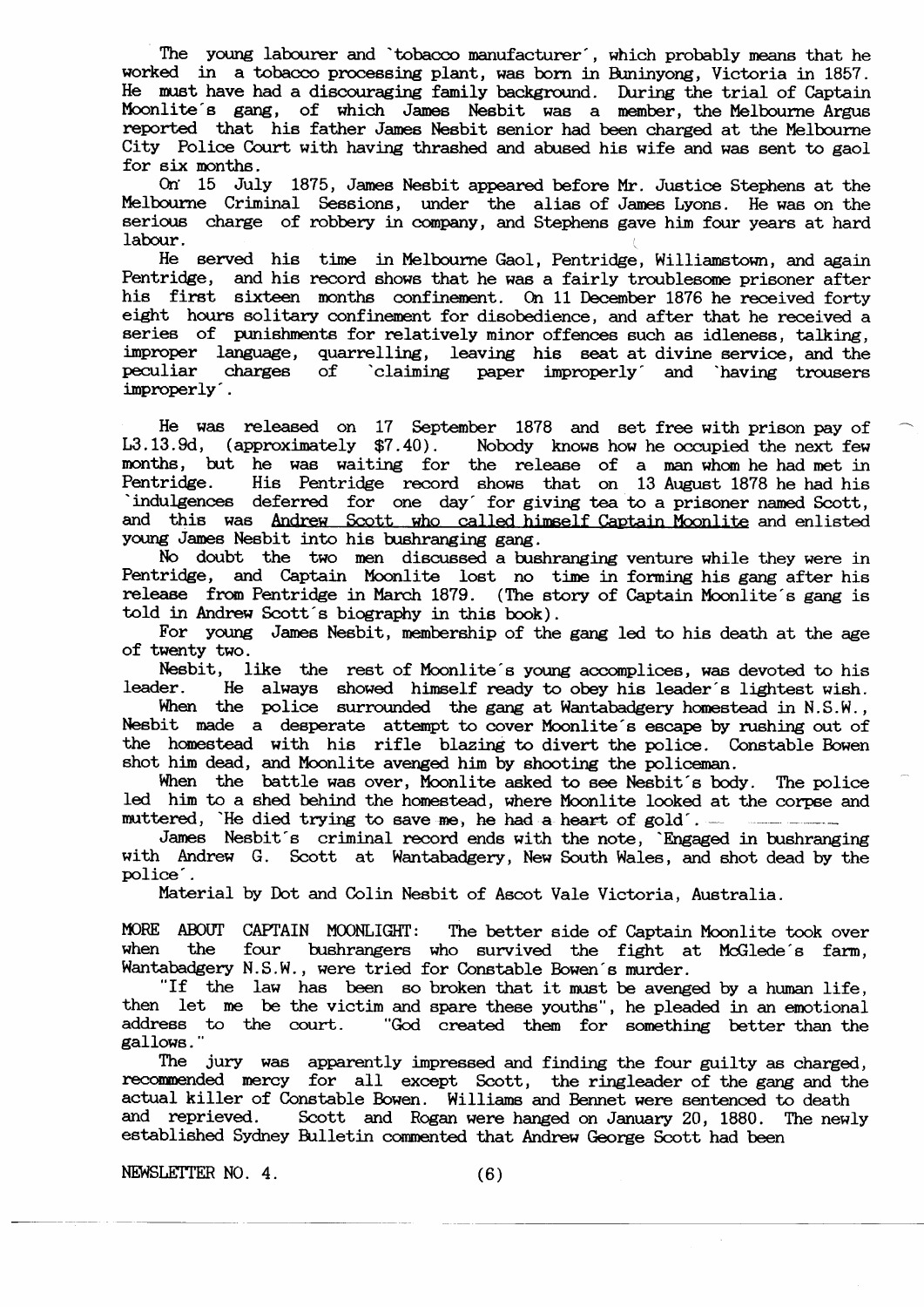determined to `die game` and had done so. Captain Moonlite would have been proud of him.

Material supplied by Mrs. Evelyn Clark of Eden Hills South Australia.

### WANTED (Members Searches)

 $For$ descendants of William Nesbit (farmer), born c1815 Ballygonny, Co. Londonderry, Ireland, died Neilborough Nth., Victoria, Australia, 1885.

William Nesbit was the son of James and Elizabeth Nesbit, nee Beattie. He married Margaret Ritchie, nee Fairweather, a widow from Arbroath, Scotland in 1854 and was living at Geelong, Victoria at the time. Children: George, Mary Jane, James, Thomas and William.

Mary Jane Nesbit married James Falls from Tempo, Co. Fermanagh, Ireland. James Nesbit married Mary Ann Brown and they had fourteen children. Ivy Agnes Nesbit married James McFarland from Plumbridge, Co. Tyrone, Ireland.

Contact Mrs. Helen Williams of 19 Archer Avenue, Ascot Vale, 3032. Victoria, Australia.

 $* * *$ 

Mrs. Margaret Vickers seeks connections with ancestors in Northern Ireland. Her father Samuel James Nesbitt was born 1901 Kilcam, Co. Armagh; his brother Albert and sister Emily migrated to New Zealand. Her grandparents in Ireland were John Nesbitt and Margaret Nesbitt, nee Girvan.

Contact Mrs. S.M. Vickers, Kartigi, RD2, Palmerston, OTAGO, New Zealand.

# FOUND

WHOSE ANCESTOR: The following information was supplied to the secretary by non-members and may prove useful to N/N members.

Daniel Nesbitt who married Mary Ann Murray died in Goulburn N.S.W., on The couple had two children, Kevin and Alice, who 30/6/1927 aged 73 years. never married as both entered religious orders.

Jane Nesbitt born at Heathlodge, Cavan, Ireland 1842, married Henry Robert Brett on 1/8/1862 in New Zealand. She died in Rockhampton Queensland on Her parents were Edward William Nesbitt and Jane Nesbitt, nee  $9/11/1884$ . Wilkinson.

|           | NOTICE BOAR-D<br>(Upcoming Events in the Local and Overseas N/N Calendar) |  |                                                                                                                                                        |  |
|-----------|---------------------------------------------------------------------------|--|--------------------------------------------------------------------------------------------------------------------------------------------------------|--|
|           |                                                                           |  | 1987 Aug. 8 Workshop/Fork Tea. The venue is 1 St Johns Parade, Kew,<br>Victoria, commencing at 7.30 P.M.<br>For further information please see page 5. |  |
|           |                                                                           |  | Aug. 20 Executive Meeting.                                                                                                                             |  |
|           |                                                                           |  | Sep. 1 Closing date for material for inclusion in $N/L$ No. 5.                                                                                         |  |
|           |                                                                           |  | Sep. 19 Annual General Meeting. (Please see page 5)                                                                                                    |  |
|           | Oet.                                                                      |  | Newsletter No. 5.                                                                                                                                      |  |
|           | Nov.                                                                      |  |                                                                                                                                                        |  |
|           | Dec.                                                                      |  | 5 Christmas End of Year Celebration. Please make a note in<br>your diary for this event. More details later.                                           |  |
| 1988 Jan. |                                                                           |  | Newsletter No. 6.                                                                                                                                      |  |
|           | May                                                                       |  | 28 International Gathering at Forniehurst Castle, in N/N                                                                                               |  |
|           |                                                                           |  | Country, Scotland. (Please note revised date)                                                                                                          |  |
|           |                                                                           |  |                                                                                                                                                        |  |

NEWSLETTER NO. 4.